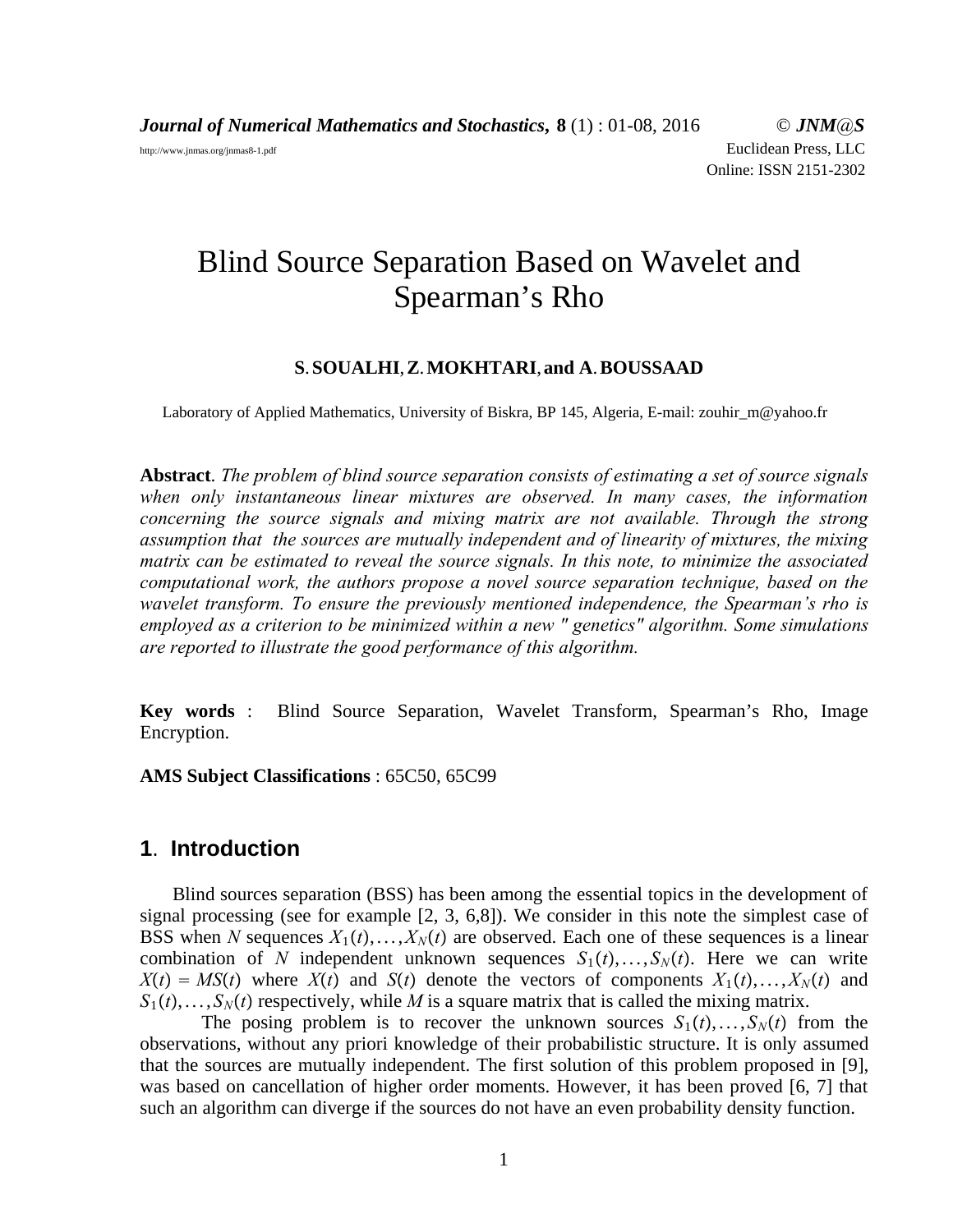To circumvent such a difficulty, other criteria have been used by several researchers, which are based on minimization of various cost functions, such as the sum of squares of forth-order cumulants [10, 4], or some contrast functions [1, 5] have been employed. Other authors related this problem of *BSS* to independent component analysis (*ICA*) which was introduced by Comon in [5], and later improved by Pham in [11].

Given a random vector X with a probability distribution  $P_x$ , the ICA problem is to find a transformation square matrix *B* such as the components of transformed vector *BX* are as independent as possible, if  $X = AS$  with *S* having independent components, then  $B = A^{-1}$ (where *A* is the mixing matrix), then *B* is a solution to the *ICA* problem. In this paper we propose a new genetics algorithm for blind source separation based on the discrete wavelet transform (DWT). A method that exploits the fundamental characteristic of this transform, which is namely the preservation of the signal shape in the approximation sub-band of the wavelet domain, and employs the Spearman's rho as a measure of dependence between the random variables. In particular, the Spearman's rho represents, when using the genetics algorithm, the criterion to be minimized. Finally, in section 4, some simulations are performed to illustrate the good performance of this method.

### **2**. **Spearman**'**s Rho**

Spearman's rho, being a measure of dependence between random variables, is an essential parameter of this work. In particular, we shall use the estimator of multivariate Spearman's rho introduced by F. Schmid in [12]. As in his paper, we shall estimate the Spearman's rho through the copula function.

At this point, particularly for this estimation of Spearman's rho, some essential notation needs to be fixed. Let  $X_1, \ldots, X_d$  be the set of *d* random variables with joint distribution function:

 $F(x) = P(X_1 \le x_1, X_2 \le x_2, ..., X_d \le x_d)$ , where  $x = (x_1, x_2, ..., x_d) \in \mathbb{R}^d$  and marginal function  $F_i(x) = P(X_i \le x)$  for  $x \in \mathbb{R}^d$  and  $i = 1, 2, ..., d$ . If not stated otherwise, we will assume that the  $F_i$  are continuous functions. Thus, Sklar's theorem states that there exists a unique copula  $C : [0, 1]^d \rightarrow [0, 1]$  such that  $F(x) = C(F_1(x_1),...,F_d(x_d))$  for all  $x \in \mathbb{R}^d$ .

The copula *C* is the joint distribution function of the random variables  $U_i = F_i(X_i), i = 1, 2, ..., d$  where  $U_i \sim U[0, 1].$ Moreover  $C(u) = F(F_1^{-1}(u_1), F_2^{-1}(u_2),..., F_d^{-1}(u_d))$  for all  $u \in [0,1]^d$ , where  $F^{-1}$  represents the generalized inverse of  $F$  such as  $F^{-1}(u) := \inf\{x \in \mathbb{R} \cup \{\infty\} / F(x) \ge u\}, \quad \forall u \in [0,1],$ and

 $F^{-1}(0) := \sup\{x \in \mathbb{R} \cup \{-\infty\}/F(x) = 0\}.$ 

According to the detailed treatment of copulas, we can state some important results concerning them.

1. Every copula *C* is bounded in the following sense  $W(u) \leq C(u) \leq M(u),$ such as  $W(u) := max{u_1 + u_2 + ... + u_d - (d-1), 0},$ and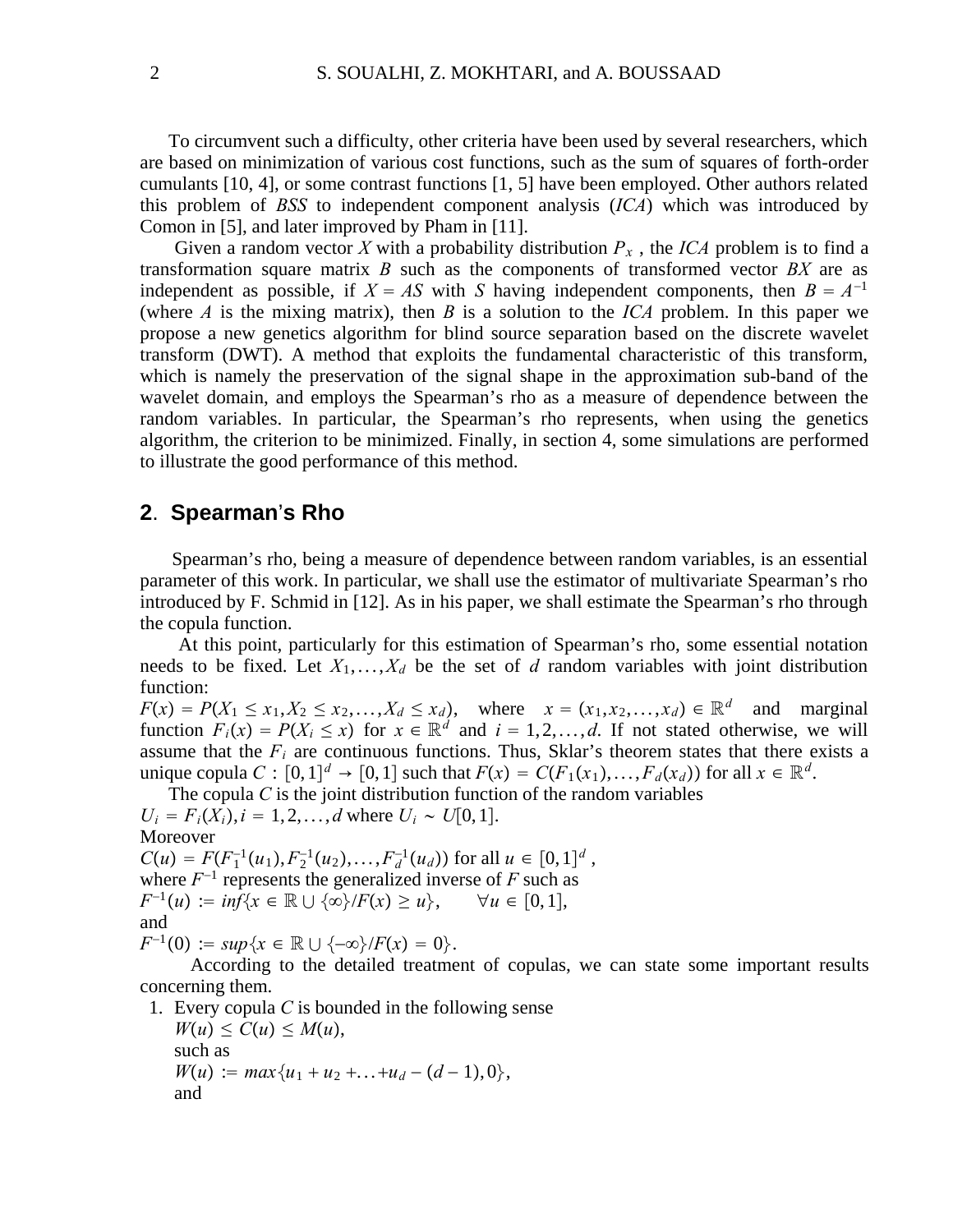$M(u) := min\{u_1, u_2, \ldots, u_d\}, \quad \text{for all} \quad u \in [0, 1]^d,$ where *M* and *W* are called the upper and lower frechet-hoeffding bounds, respectively.

2. An important copula is the independence copula  $\prod(u) = \prod_{i=1}^{d} (u_i)$ ,  $u \in \mathbb{R}^d$ , describing the dependence structure of stochastically independent random variables *X*1,*X*2,...,*Xd*.

Authors of [8] give for the Spearman's rho in the case of *d*-dimensional random vector *X* with copula *C* the expression

$$
\rho = \frac{\int_{[0,1]^d} C(u) du - \int_{[0,1]^d} \prod(u) du}{\int_{[0,1]^d} M(u) du - \int_{[0,1]^d} \prod(u) du} = \frac{d+1}{2^d - (d+1)} (2^d \int_{[0,1]^d} C(u) du - 1).
$$

Here  $\rho$  can be interpreted as the normalized average distance between the copula C and the independent copula  $\prod(u)$ . In the case of  $d = 2$ , with a simple calculation, we can obtain the remarkable results

$$
\int_{[0,1]^2} M(u_1, u_2) du_1 du_2 = \frac{1}{3},
$$
  
and  

$$
\int_{[0,1]^2} \prod(u_1, u_2) du_1 du_2 = \frac{1}{4}.
$$

Then the formula for  $\rho$  can be rewritten as

$$
\rho = 12 \int_0^1 \int_0^1 C(u_1, u_2) du_1 du_2 - 3.
$$

#### 2. 1. **Non parametric estimation**

The aim of this activity is to estimate Spearman's rho via the copula. Let  $(X_k)_{k=1,n}$  be a random sample from a *d*-dimensional random vector *X* with joint distribution function *F* and copula *C*, which are completely unknown.The non parametric estimator of the marginal distribution functions is *n*

$$
\hat{F}_{i,n}(x) = \frac{1}{n} \sum_{i=1} 1_{X_{ik}} \leq x, \quad \forall x \in \mathbb{R}.
$$

And

$$
\hat{U}_{ik,n} := \hat{F}_{i,n}(X_{ik}), \qquad i = 1,\ldots,d \quad k = 1,\ldots,n.
$$
  
Note that

 $\hat{U}_{ik} := \frac{1}{n} (Rank\ of\ (X_{ik})\ in\ (X_{i1},...,X_{in})),$ 

and the copula *C* can be estimated by the empirical copula, which is defined as

$$
\hat{C}_n(u) = \frac{1}{n} \sum_{k=1}^n \prod_{i=1}^d 1_{\{\hat{U}_{ik,n} \le u_i\}}, \forall u = (u_1, \ldots, u_d) \in [0,1]^d.
$$

Finally the estimator of  $\rho$  becomes

.

$$
\hat{\rho} = h(d)(2^d \int_{[0,1]^d} \hat{C}_n(u) du - 1)
$$
\n
$$
= h(d)(2^d \sum_{n=1}^n \prod_{i=1}^d (1 - \hat{U}_{i-1}) - 1)
$$
\n(1)

$$
= h(d) \left( \frac{2^d}{n} \sum_{k=1}^d \prod_{i=1}^d (1 - \hat{U}_{ik,n}) - 1 \right), \tag{2}
$$

with

$$
h(d) = \frac{d+1}{2^d - (d+1)}
$$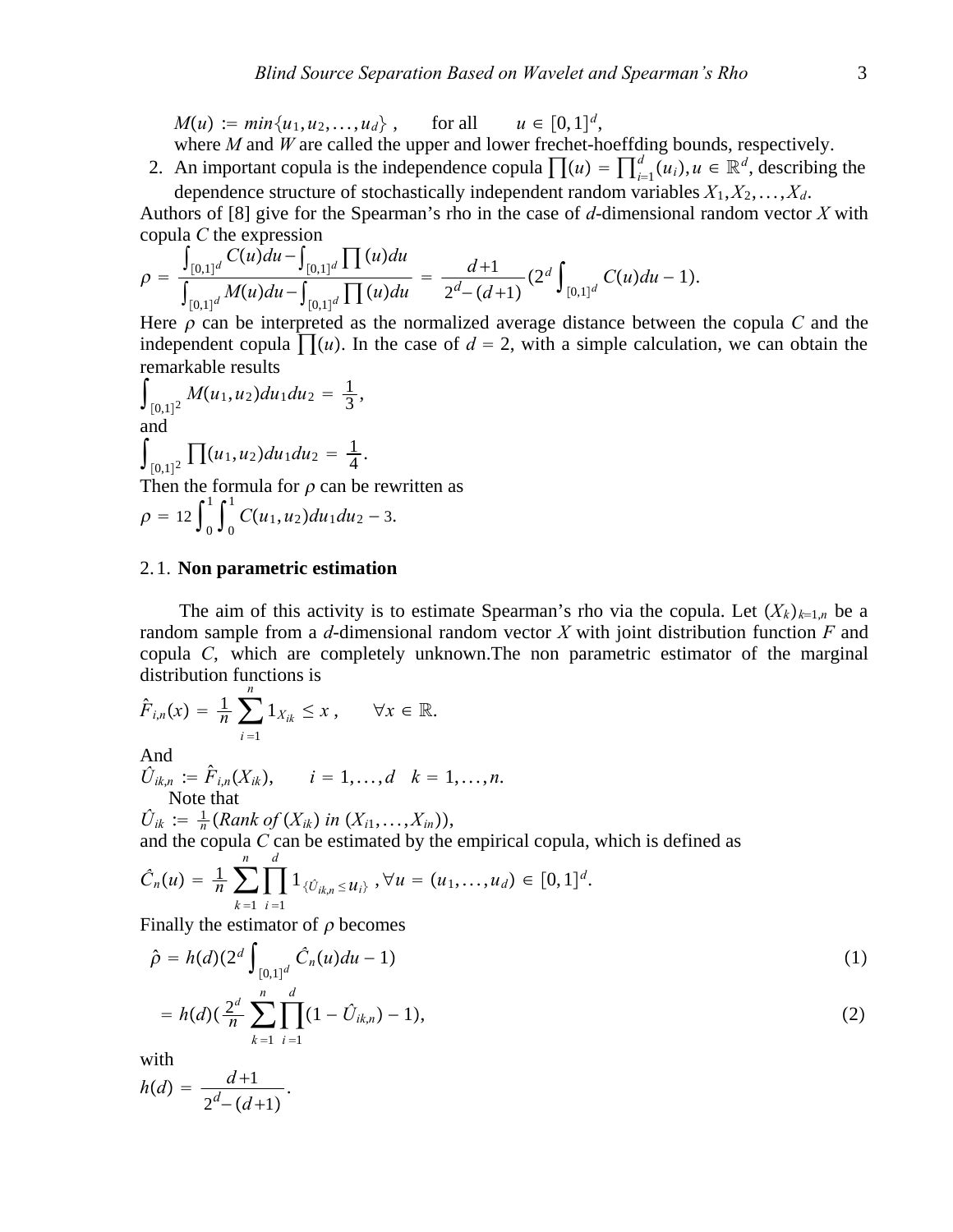## **3**. **Proposed Algorithm**

In this section, we explain our algorithm to achieve a fast separation of several unknown source signals. As stated earlier, the algorithm is based on the discrete wavelet transform *DWT*. The role of this transform is to estimate the inverse of the mixing matrix from the approximation sub-band of the wavelet domain. As for the specific criterion to be minimized, it is the absolute value of the Spearman's rho  $(|\rho|)$ . The proposed genetics algorithm is essentially our tool for the minimization of this criterion, and can be analyzed according to the following steps:





Figure 1: Decomposition of observed signals.

where

 $DWTX_i = [CA_i^3, CD_i^3, CD_i^2, CD_i^1],$  *for*  $i = 1,...,n$ , with

,

 $CA_i^j$ : the approximation coefficient at level *j*,

 $CD<sup>j</sup>$  : the detail coefficient at level *j*.

In this step we decompose each observed signal by the pyramidal digital wavelet transform, using the bi-orthogonal wavelet Bior(4.4) up to the level 3.

∙ Step 2

From the previous step we can formulate our objective function in the following way. Let *IM* be the inverse mixing matrix

$$
IM = \left(\begin{array}{ccc} m_{11} & \dots & m_{1n} \\ \dots & \dots & \dots \\ m_{n1} & \dots & m_{nn} \end{array}\right)
$$

where *IM* is an unknown square matrix and,  $CA = [CA_i^3, CA_2^3, \dots, CA_n^3]$  is the vector of the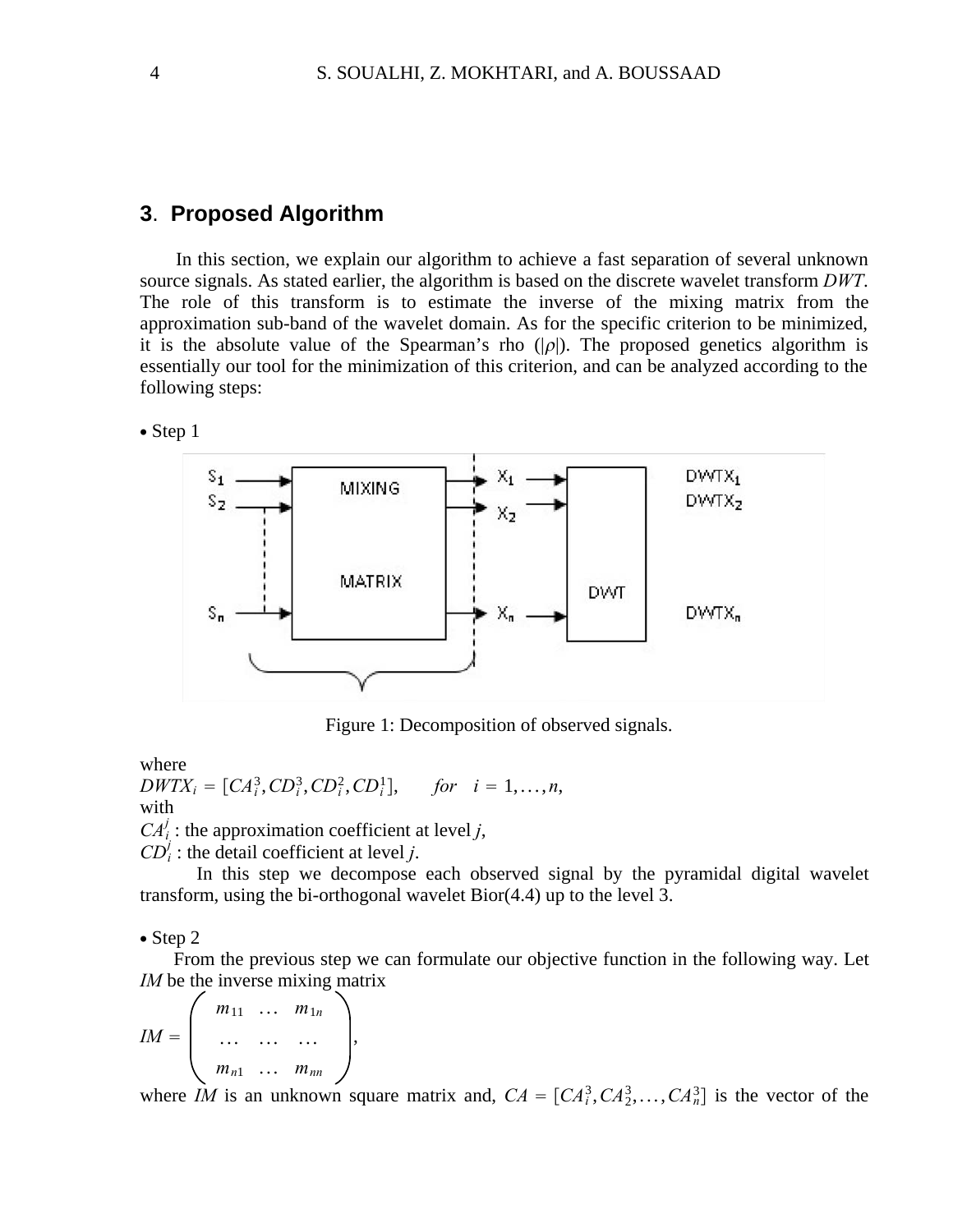approximation coefficients of wavelet level decompositions. The computational formula for the objective function is

 $f(m) = |Rho(IM. CD)|$ ,

in which *Rho* is the Spearman's rho, *IM*.*CD* is the simple product between the matrix IM and the vector *CD* and *m* is a vector of the variables with dimension  $n \times n$ .



Figure 2: Formulation of the objective function.

#### ∙ Step 3

In this part of the algorithm, we estimate the inverse mixing matrix by the optimum *m*<sup>∗</sup> of the objective function which is computed by the "genetics" algorithm.



∙ Step4

In this step we estimate the source signals  $\hat{S}_1, \hat{S}_2, \dots, \hat{S}_n$  with the simple product between the observed signals  $X_1, X_2, \ldots, X_n$  and the previous estimated mixing matrix  $\widehat{IM}$ 

# **4**. **Computational Results**

We present here some computational examples of signals, that were processed by the genetics algorithm, for the case of two and three source signals. In particular, we present some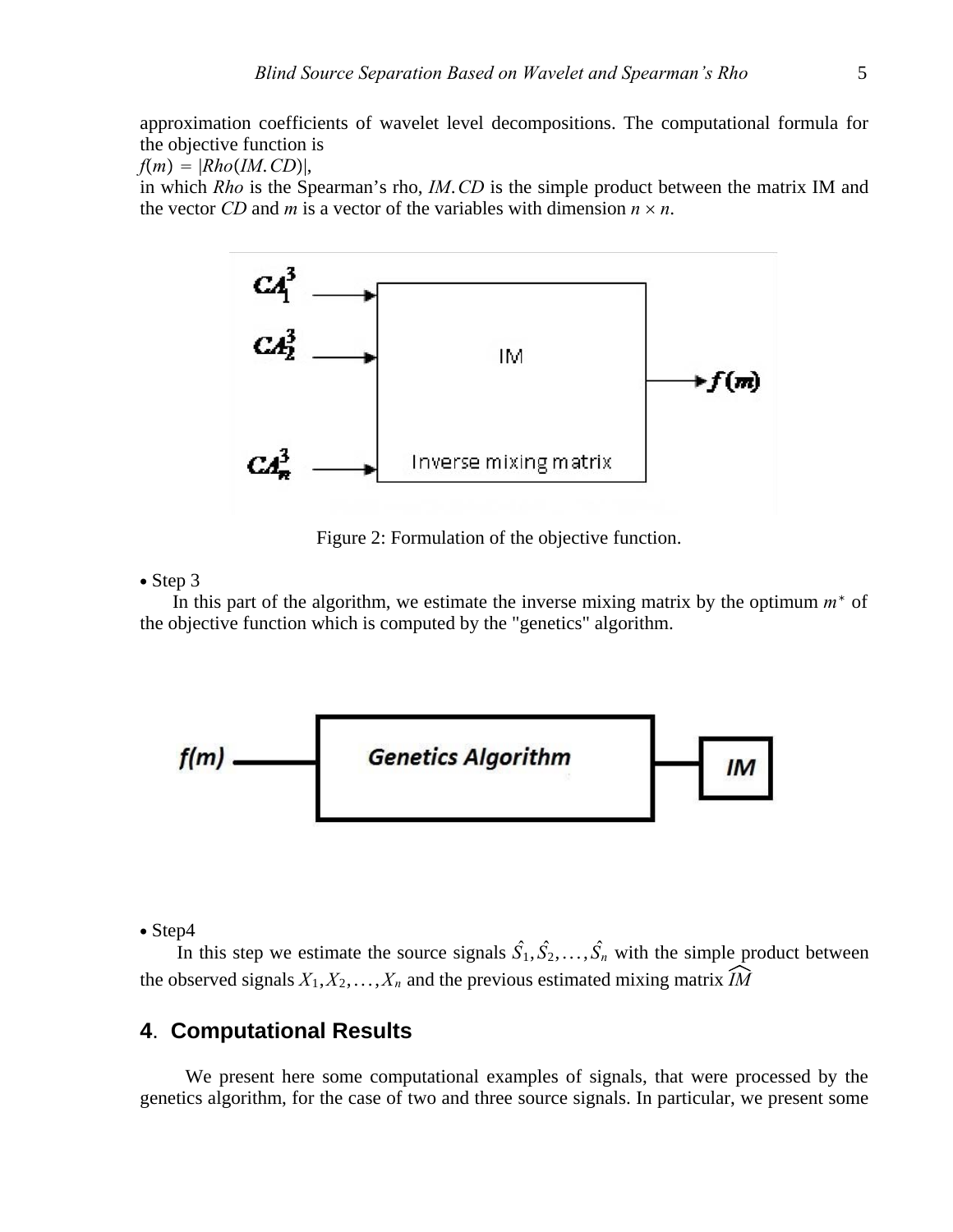obtained graphical results, which demonstrate the effectiveness of the proposed method in the recovery of the source signals shape. Apparently, the source signals are recovered within expectations, and using some processing techniques after the separation operation, we have obtained the source signals almost exactly, as illustrated in the following Figures 3-5.



Figure 3: A sinusoidal signal with Gaussian noise.



Figure 4: A two sources signal.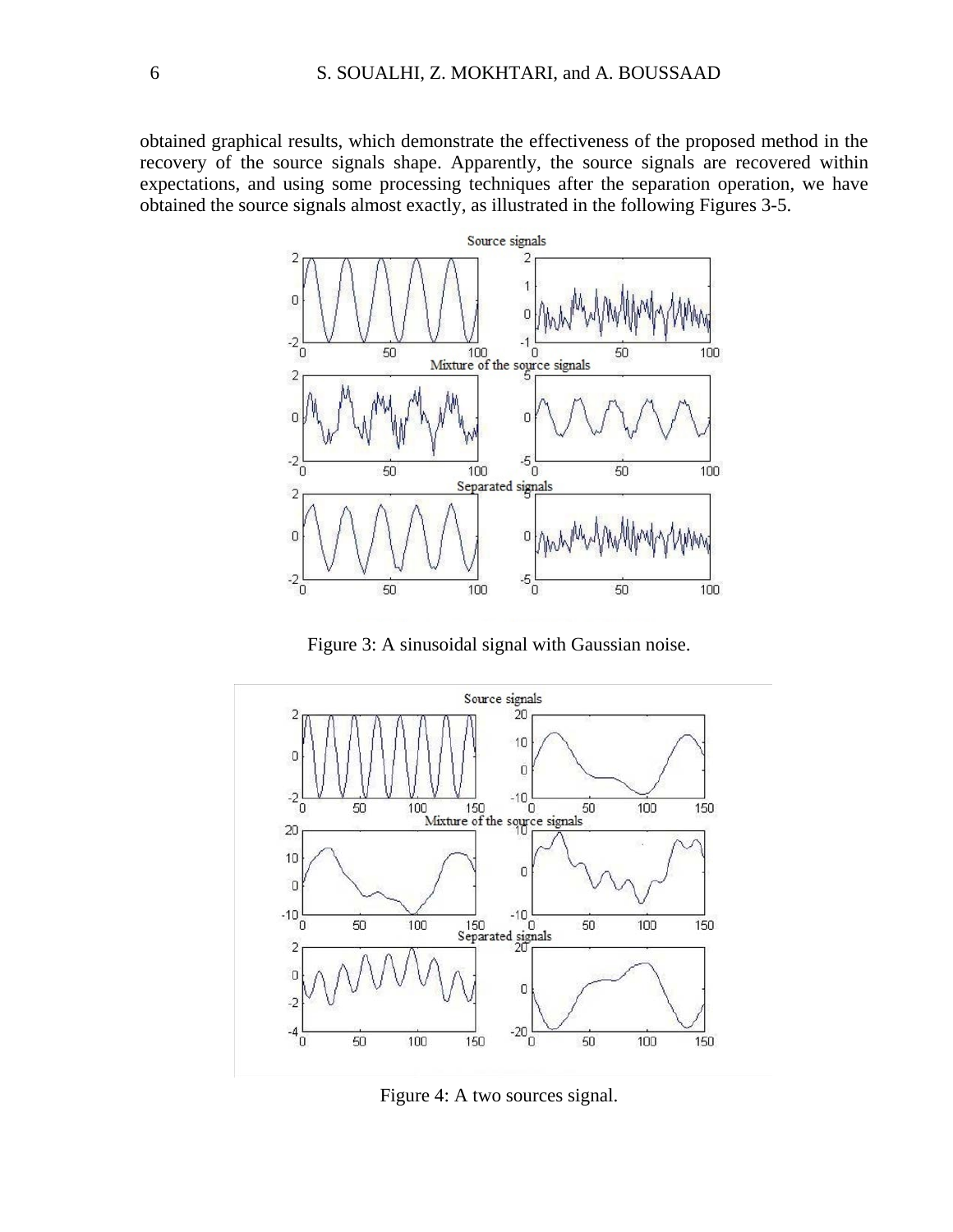

Figure 5: A three sources signal.

# **5**. **Conclusion**

In this paper we have presented a new algorithm for blind source separation based on discrete wavelet transform with the aim to minimize the computational work. Particularly, we estimate the mixing matrix through the sub-band approximation coefficients in the wavelet domain. Minimization of the Spearman's rho serves in this algorithm as a measure of dependence between sources. The reported computational results demonstrate the effectiveness of this new algorithm for BSS.

#### **Acknowledgments**

We are grateful to an anonymous referee for some very useful remarks.

# **References**

[1] J-F. Cardoso, Source separation using higher order moments, *Proceedings of the International Conference on Acoustics, Speech, and Signal Processing*, *ICASSP-89*, IEEE, (1989), 2109-2112.

[2] J-F. Cardoso, Iterative technique for blind source separation using only fourth order cumulants, *Proceedings of EUSIPCO*'**92**, (1992), 739-742.

[3] J-F. Cardoso, and B. H. Laheld, Equivariant adaptive source separation, *IEEE Transactions on Signal Processing* **44**(12), (1996), 3017-3030.